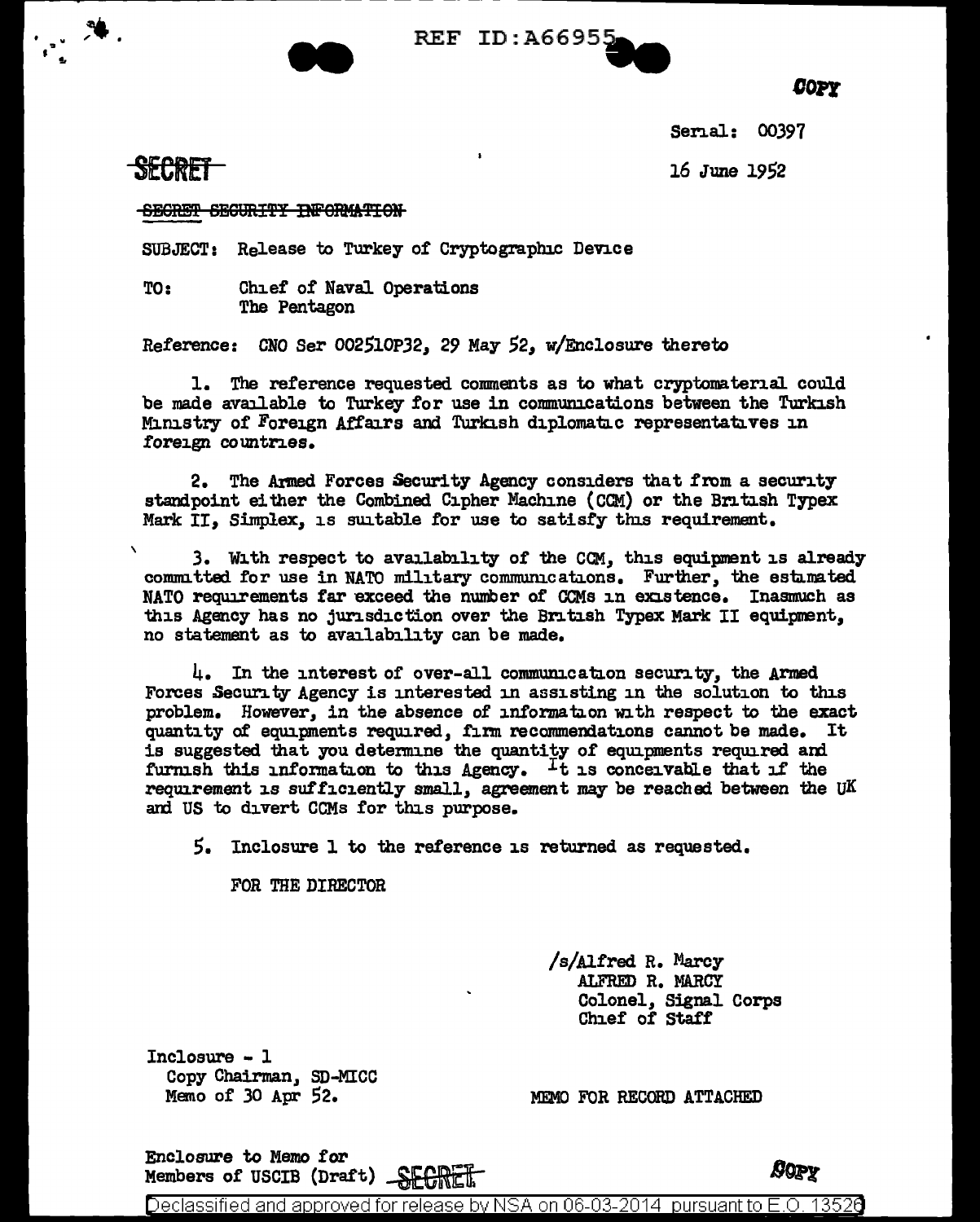

**COPY** 

## SECRET <del>SECRET SECURITY INFORMATION</del>

SUBJECT: Release to Turkey of Cryptographic Device

## MEMORANDUM FOR RECORD:

 $\sum_{i=1}^n$ 

1. The Turkish ambassador has formally requested the State Department's assistance in acquiring a number of automatic ciphering devices for use in communications between the Turkish Ministry of Foreign Affairs and Turkish diplomatic representatives in foreign countries.

2. The Navy member of the State-Defense Military Information Control Committee has been charged with the coordination of this problem.

3. The CNO has requested AFSA for comments as to what cryptomaterial could be made available to satisfy this requirement.

- 4. AFSA's reply states that:
- a. From a security standpoint either the CCM or the British Typex Mark II, Simplex are suitable for the use intended.
- $\mathbf{b}_{\bullet}$ The CCM is over committed for NATO use.
- The availability of the British Typex Mark II, Simplex is unknown. **.**
- d. The lack of specific information as to quantity requirements precludes firm recommendation.

5. The security weaknesses of the CCM are recognized as well as the operational disadvantages of HERMES and the lesser operational disadvantages of LUCIFER. However, no other machine can be made available in time to satisfy this requirement.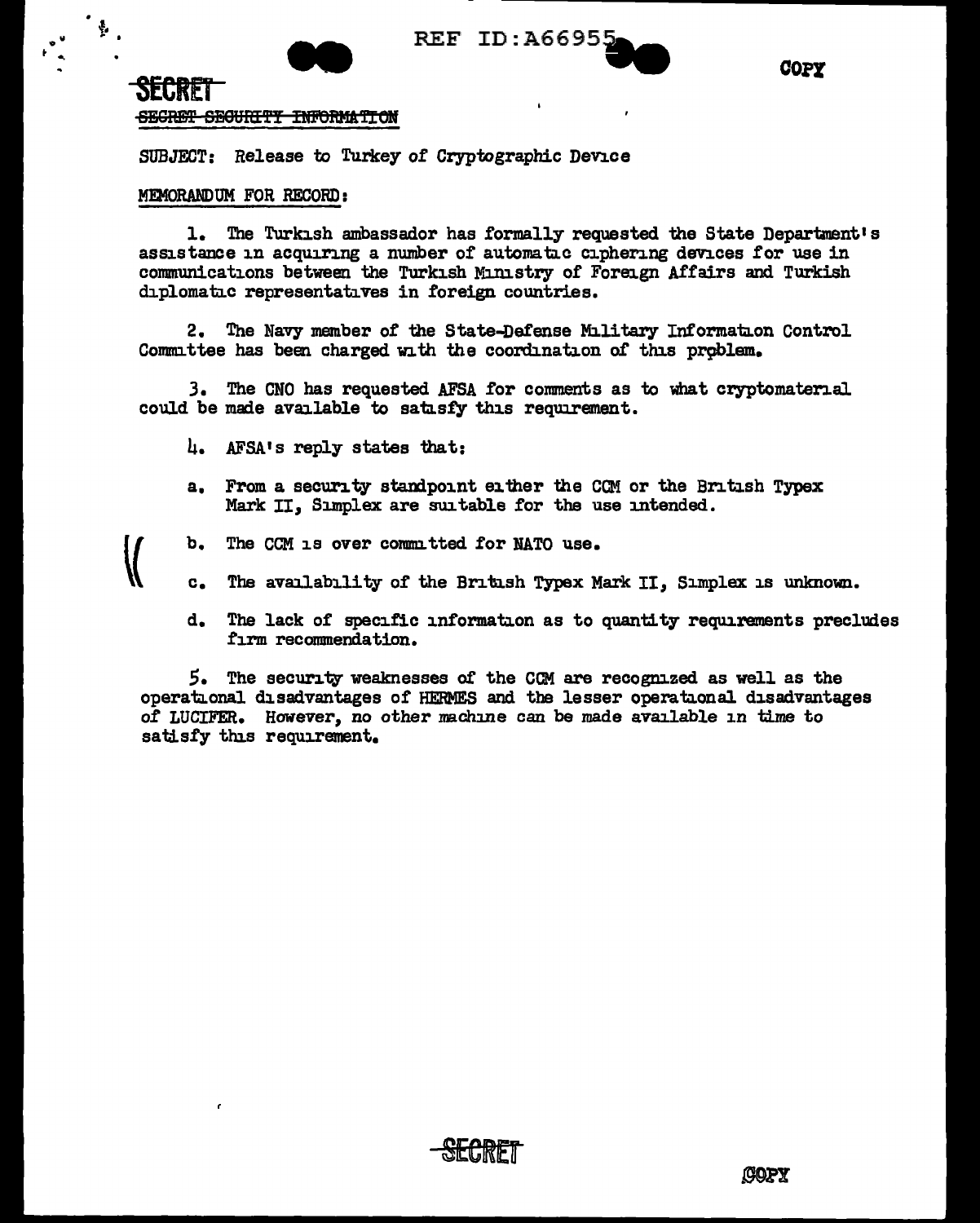



**COPY** 

DEPARTMENT OF THE NAVY OFFICE OF THE CHIEF OF NAVAL OPERATIONS Washington 25, D. C.

In Reply Refer to

0P-321K/mc Serial 002510P32

29 May 1952

SECRET

**SECRET** 

From: Chief of Naval Operations To: Director, Armed Forces Security Agency

Subj: Release to Turkey of Cryptographic Device

Encl: (1) Copy Chairman, SD-MICC Memo of 30 April 1952

1. Enclosure (1) has been referred to the Navy Member of the State-Defense Military Information Control Committee for coordination.

The Turkish Government representatives who have approached the State Department have no technical knowledge of any of our cryptographic devices and are mainly interested in acquiring a secure system for their diplomatic channels.

3. Your comment is desired as to what can be made available to them which will meet the requirements and if the devices can be delivered at an early date.

4. The State Department has informed the Navy Department that it is being pressed for a reply. Your early reply to this letter would be appreciated.

 $5.$  Return of enclosure (1) is requested.

/s/MONROE B. DUFFILL By direction

**SECRET** SECURITY INFORMATION

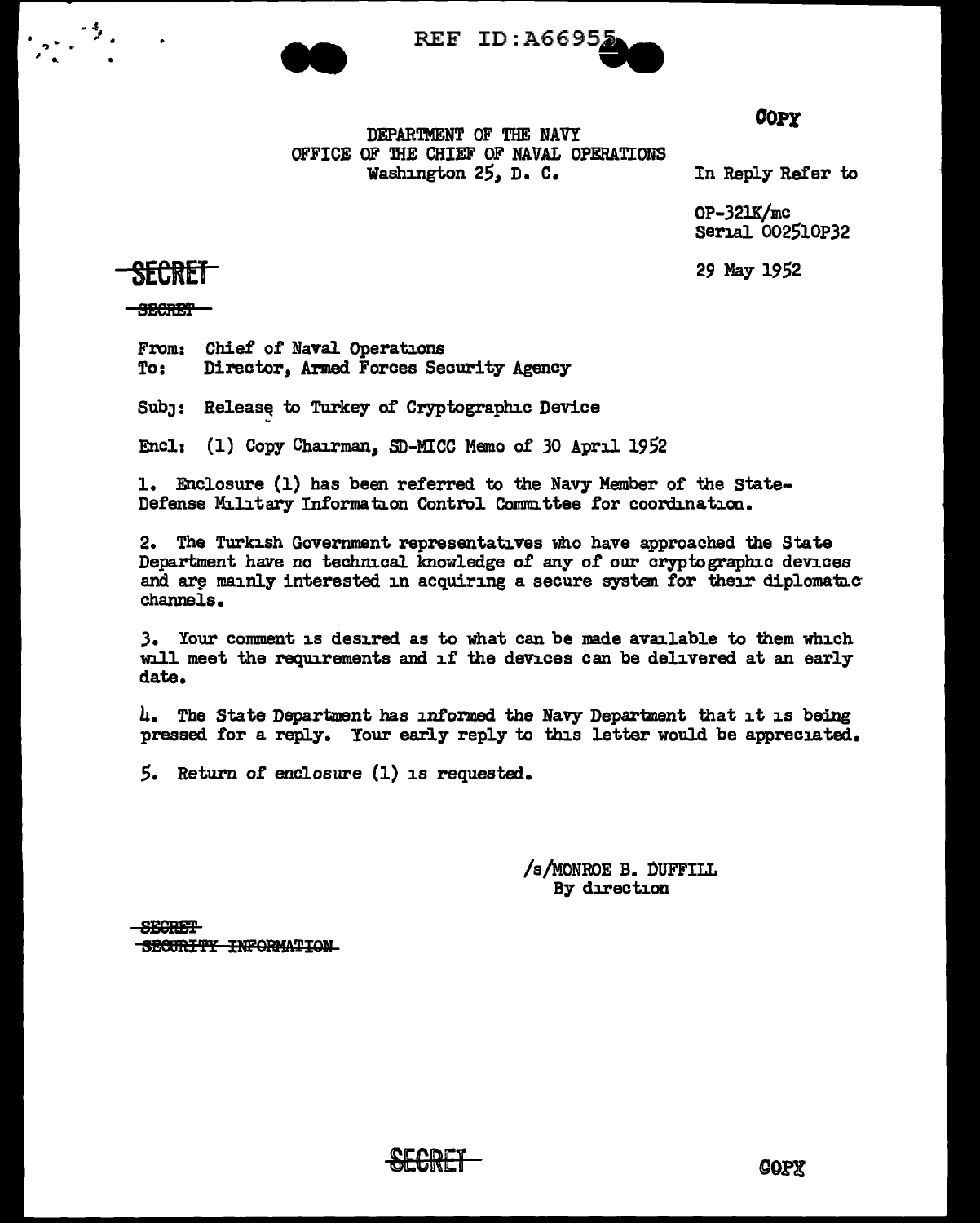

REF ID: A66955



In reply refer to  $MD - MIC$ 

April 30, 1952

Secret

SEGURITY INFORMATION **SECRET** 

MEMORANDUM FOR MEMBERS OF THE STATE-DEFENSE MILITARY INFORMATION CONTROL **COMMITTEE:** 

Subject: Release to Turkey of Cryptographic Device.

The Turkish Ambassador has formally requested the Department's assistance in acquiring a number of automatic ciphering devices for use in communications between the Turkish Ministry of Foreign Affairs and Turkish diplomatic representatives in foreign countries.

Three types of cryptographic devices are releasable to Turkey as a result of Committee authorization: (1) a modified strip cipher system ' in the Turkish alphabet, classified SECRET, together with the associated device. CSP 845, (2) a British machine cipher system, Typex Mark II with Simplex settings, and (3) the Combined Cipher Machine (CCM). It will be recalled that the latter two devices were authorized for release to NATO for NATO purposes.

Since the Turkish Government is interested in acquiring the latest type of cryptographic device that can be made available to them, it is assumed that the Combined Cipher Machine may best fit this requirement.

This matter is presented for consideration at the next Committee meetung.

> John C. Elliott Chairman, State - Defense Military Information Control Committee

> > COPY

**SECRET** SECURITY INFORMATION